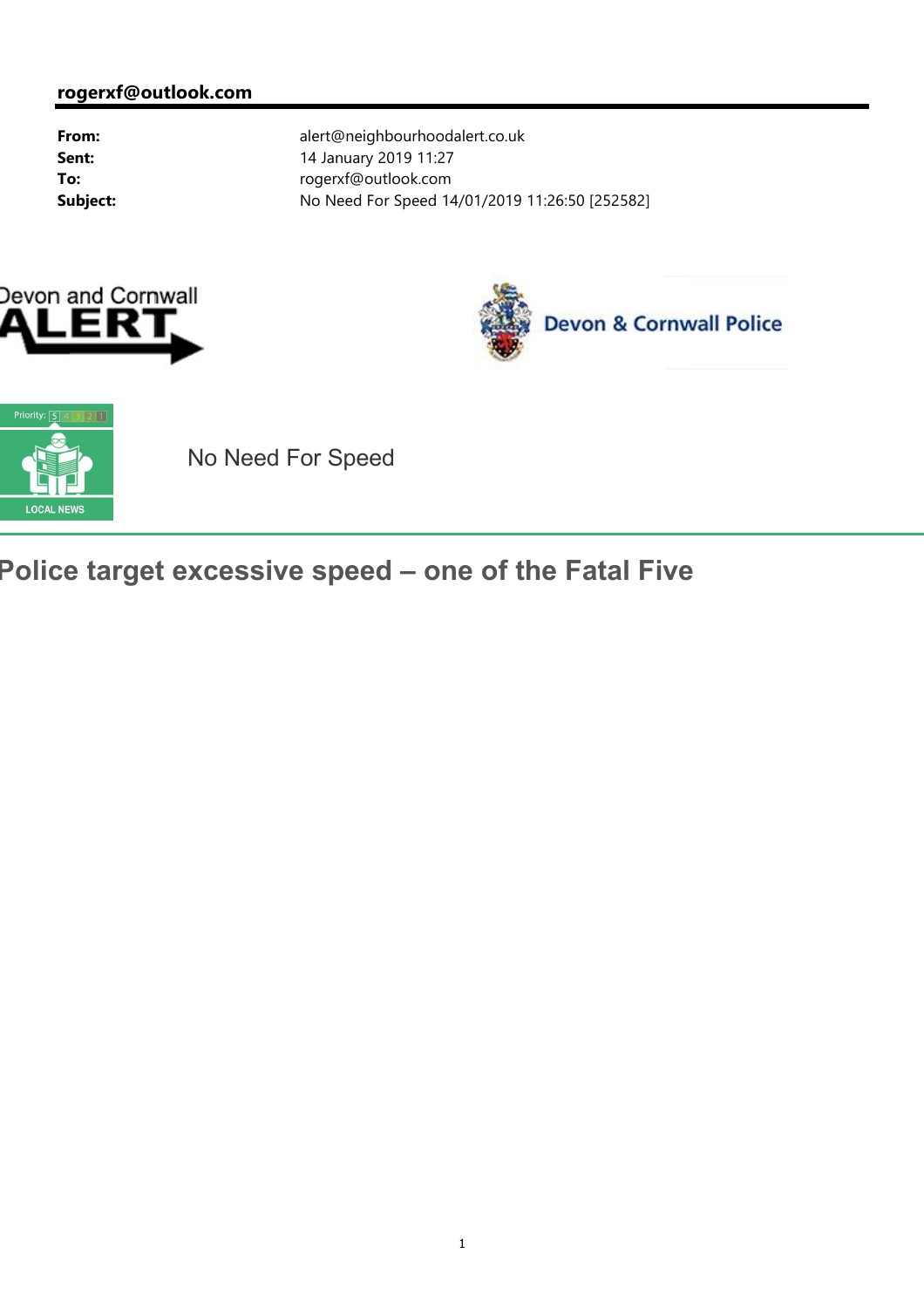

Excessive speed is one of the Fatal Five top contributory factors to deaths and serious injuries on UK roads, because collisions where speed is a factor have a disproportionately high rate of fatalities associated with them.

For two weeks from 14 – 27 January Devon and Cornwall Police and partner agencies will be targeting drivers who selfishly endange other road users not to mention themselves by speeding, as will police forces across the UK in support of a campaign led by the National Police Chiefs Council (NPCC).

There is no excuse for excessive speed when driving, either breaking the speed limit or traveling too fast for the road conditions, but that doesn't stop drivers who are pulled over from offering them.

The highlights from the Alliance Roads Policing team's activity in the first week of 2019 alone (see photo montage) supplied the following gems:

- "*Keeping up with the flow of traffic"* when having just overtaken an unmarked police car and everything else (92mph)
- *"My cat is sick"* (91mph, with children in the car)
- *"In a rush to get to my girlfriends house"* (101mph)
- *"Didn't realise I was going that fast"* (100mph)
- *"Chatting and distracted"* (94mph)

Far from just handing out "speeding tickets", dependent on the severity of each offence drivers may receive penalty points on their licence and a fine, or they may have the option of attending a speed awareness course in which case those penalties will not apply. n extreme cases of excessive speed, they may face a day in court which could result in a driving ban.

Operations will be carried out across Devon and Cornwall on arterial routes and A roads, and in areas where concerns have been raised about speeding through towns and communities.

Devon and Cornwall Police will deploy the No Excuse team and the Alliance and Alliance Specials Roads Policing teams, working with